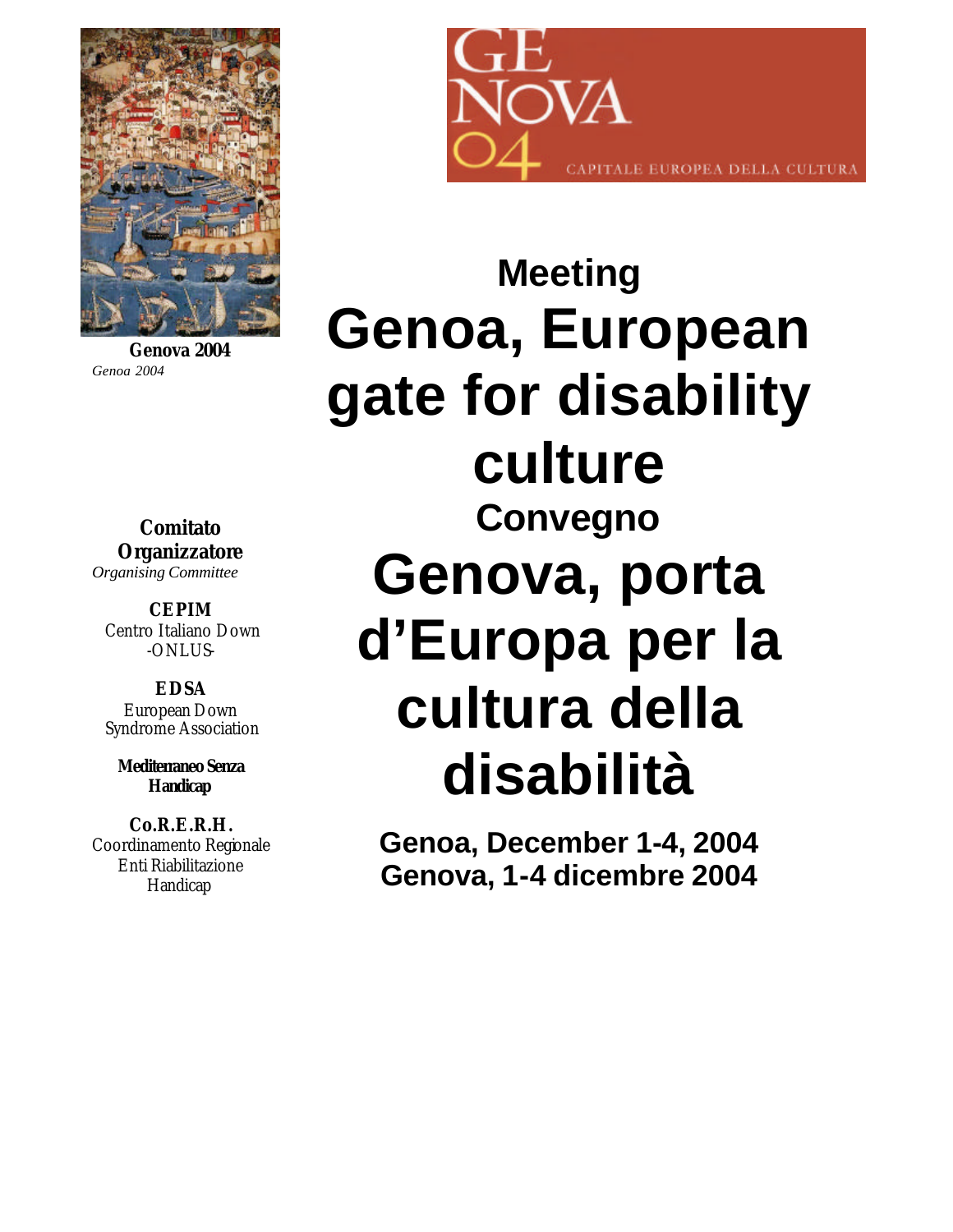**Promosso da -** *Sponsored by*

**CEPIM**

Centro Italiano Down – ONLUS

**EDSA** European Down Syndrome Association

# **MEDITERRANEO SENZA HANDICAP**

**Co.R.E.R.H.** Coordinamento Regionale Enti Riabilitazione Handicap

# **Con il patrocinio di -** *Under the patronage of*

Provincia di Genova UNIDOWN

# **Richiesto patrocinio di -** *Under the requested patronage of*

Presidenza della Repubblica Presidency of the Italian Republic Presidenza del Consiglio Presidency of the Council of Ministers Ministero della Salute Ministry of Health Ministero del Lavoro e Politiche Sociali Ministry of Labour and Social Policies Ministero Pari Opportunità Ministry of Equal Opportunities Regione Liguria Region Liguria Comune di Genova Municipality of Genoa Dipartimento Ligure di Genetica Ligurian Department of Genetics Società Italiana di Genetica Umana (SIGU) Italian Society for Human Genetics Società Italiana di Neuro-psichiatria Infantile (SINPI) Italian Society for Child Neuro-psychiatry Società Italiana di Pediatria (SIP) Italian Society for Pediatrics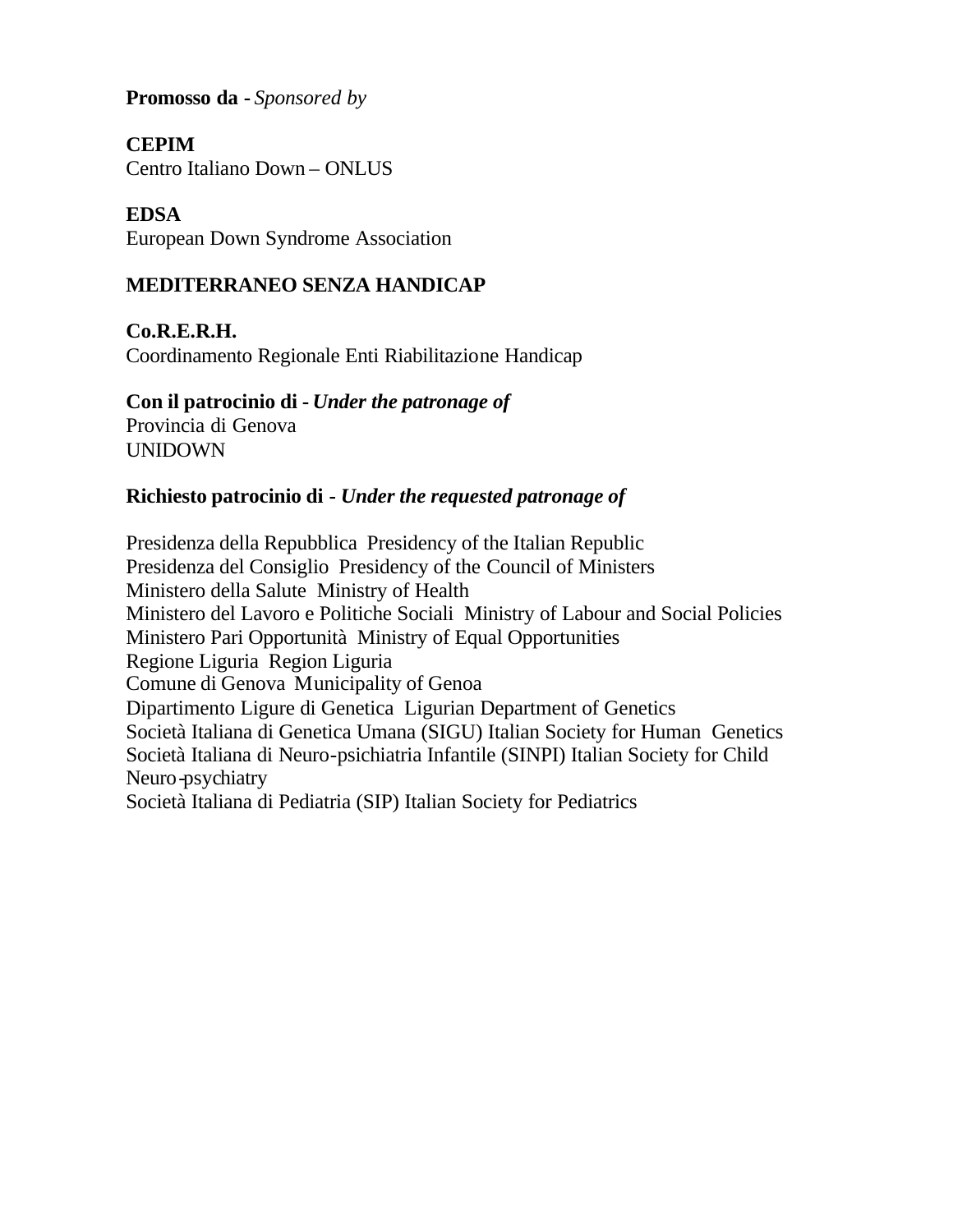#### *Presentazione*

Il convegno, per contenuti e per approccio interdisciplinare all'argomento, è destinato a diversi operatori sanitari (medici, biologi, psicologi, tecnici della neuro e psicomotricità, fisioterapisti, logopedisti) ed anche agli educatori professionali. Le figure sopra citate sono coinvolte nei servizi di consulenza genetica e nei servizi riabilitativi, pertanto l'approfondimento scientifico degli aspetti genetici, clinici, riabilitativi e psico sociali è di fondamentale importanza per l'approccio multidisciplinare alla sindrome di Down ed alle forme di ritardo mentale su base genetica.

### *Presentation*

Given its multidisciplinary approach and its contents, the meeting is targeted at various health service providers (physicians, biologists, psychologists, neuro - and psychomotor therapists, physiotherapists, speech therapists) as well as professional educators. The above mentioned professionals are involved in genetic consulting and rehabilitation services. A scientific update on the genetic, clinical, rehabilitation and psycho-social aspects is therefore of paramount importance for a multidisciplinary approach to Down syndrome and to genetically-related mental retardation.

#### **Programma**

*Programme*

# **Mercoledì, 1 dicembre –** *Wednesday, December 1* **TRENT'ANNI DI STORIA E ATTIVITA' DEL CEPIM**

14.00 Registrazione dei Partecipanti *Registration of Participants*

15.00 Inaugurazione e saluti delle Autorità *Opening session and greetings of Authorities*

15.30 *Lettura magistrale Lecture* La sindrome di Down dalle origini ad oggi *Down syndrome: from its origins to the present day* **Bruno Dallapiccola** 

16.15 Tavola Rotonda - *Round Table* **CEPIM 1974-2004: trent'anni di storia e attività** *CEPIM 1974-2000: thirty years of history and activities*

Moderatore -*Chairperson* **Mario Paternostro**

Intervengono - Speakers **Francesco Dodero Franca Dagna Bricarelli Aldo Moretti Alberto Rasore-Quartino**

18.00 Discussione *Discussion*

18.30 Chiusura dei lavori *Closing*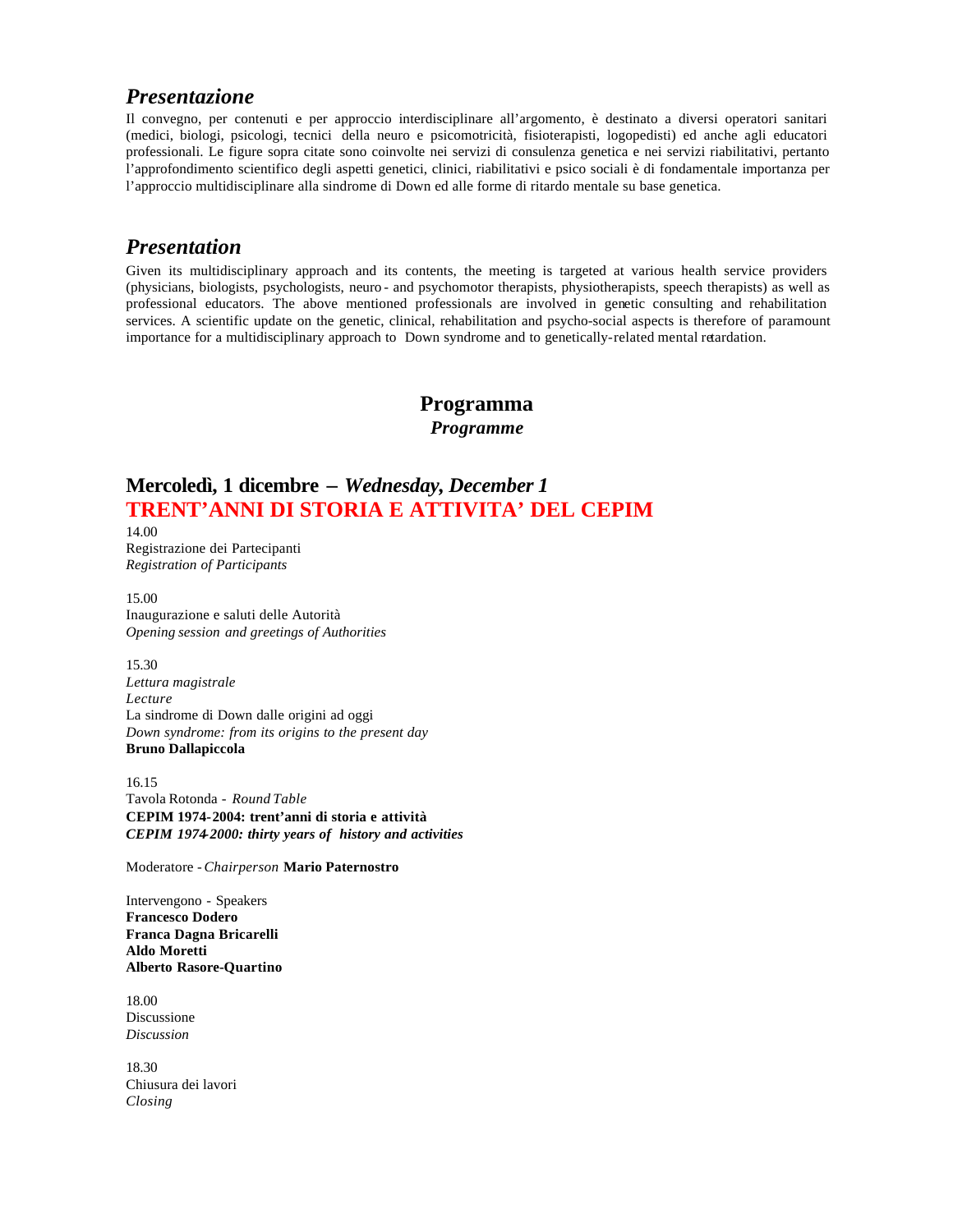#### **Giovedì, 2 dicembre -** *Thursday, December 2*

## **IV CONGRESSO DELLA EUROPEAN DOWN SYNDROME ASSOCIATION (EDSA)** *IV CONGRESS OF THE EUROPEAN DOWN SYNDROME ASSOCIATION (EDSA)*

9.00 Introduzione - *Introduction* **Juan Perera**, Presidente EDSA - *EDSA President*

## **Attualità nella ricerca genetica della sindrome di Down** *Genetic research in Down syndrome: an update*

Moderatori *- Chairpersons:* **Franca Dagna Bricarelli, Bruno Dallapiccola**

9.30

Atlante del cromosoma 21 umano: dall'espressione genica al fenotipo della sindrome di Down *The human chromosome 21 atlas: from gene expression to Down syndrome phenotype* **Valeria Marigo**

10.00

Cromosoma 21: sequenze non geniche conservate e variazione dell'espressione genica *Two chromosome 21 tales: CNGs and gene expression variation* **Stylianos E. Antonarakis** 

10.30 Relazione tra sindrome di Down e cancro: aspetti cellulari e molecolari *Relation between Down syndrome and cancer: a cellular and molecular view* **Dean Nizetic**

11.00 *Coffee break*

11.30 Sindrome di Down e malattia di Alzheimer *Down syndrome and Alzheimer disease* **Massimo Tabaton** 

11.50 Modelli murini delle anomalie mentali della sindrome di Down *Murine models of Down syndrome mental abnormalities* **Xavier Estivill** 

12.10

Analisi della diversa espressione genica nelle cellule Down: problemi del background genetico *Differential gene expression analysis in Down syndrome cells: genetic background issues* **Samuel Deutsch**

12.30 Discussione *Discussion*

**Attualità cliniche nella sindrome di Down** *Clinical update in Down syndrome*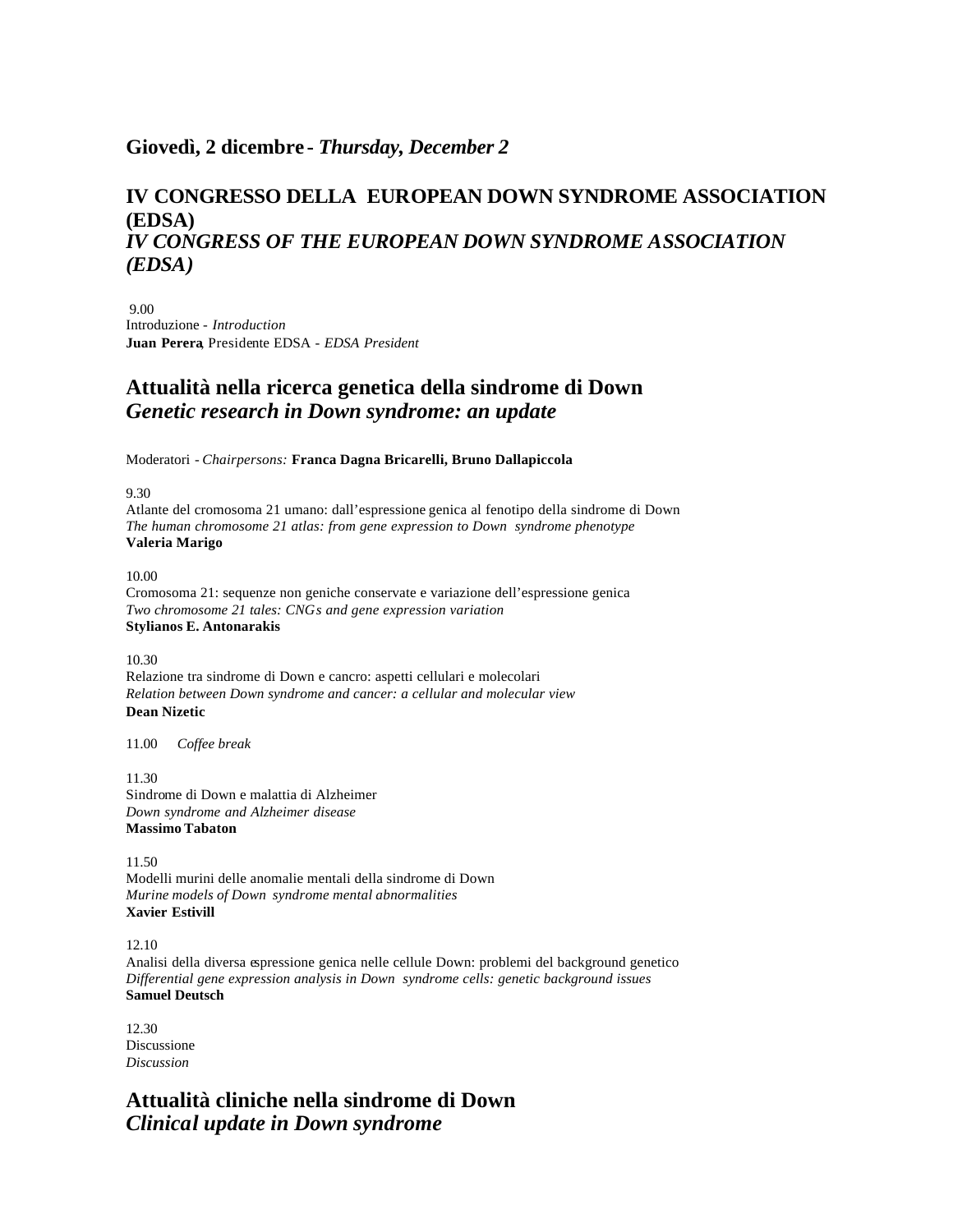Moderatori *- Chairpersons:* **Juan Perera, Alberto Rasore -Quartino**

14.30 La comunicazione della diagnosi di sindrome di Down alla nascita *The communication of the diagnosis of Down syndrome at birth* **Göran Annerén**

15.00 Problemi immunologici della sindrome di Down *Immunological problems of Down syndrome* **Alberto G. Ugazio** 

15.30 Caratteristiche del sistema endocrino nella sindrome di Down *Endocrine features in Down syndrome* **Corrado Romano** 

16.00 *Coffee break*

16.30 Biologia dell'invecchiamento e sindrome di Down *Biology of ageing and Down syndrome* **Claudio Franceschi** 

16.50 Aspetti clinici dell'invecchiamento nella sindrome di Down *Clinical aspects of ageing in Down syndrome* **Verinder Paul Prasher** 

17.00 L'aspettativa di vita nella sindrome di Down *Life expectancy in Down syndrome* **Carlo Baccichetti**

17.30 Discussione - *Discussion*

# **Venerdì, 3 dicembre - Friday, December 3**

# **Attualità negli interventi riabilitativi della sindrome di Down** *Rehabilitation in Down syndrome: an update*

Moderatori *- Chairpersons:* **Gianfranco Ayala, Gian Paolo Guaraldi**

9.00

Percorsi integrati riabilitativi ed educativi nell'ambito dell'intervento precoce *Integrated rehabilitation and education in early interventions* **Aldo Moretti**

9.30 L'intervento riabilit ativo precoce nel bambino con sindrome di Down *Early rehabilitation in children with Down syndrome* **Paolo Meazzini** 

10.00 La riabilitazione del linguaggio nel bambino con sindrome di Down *Language intervention in children with Down syndrome* **Jean A. Rondal**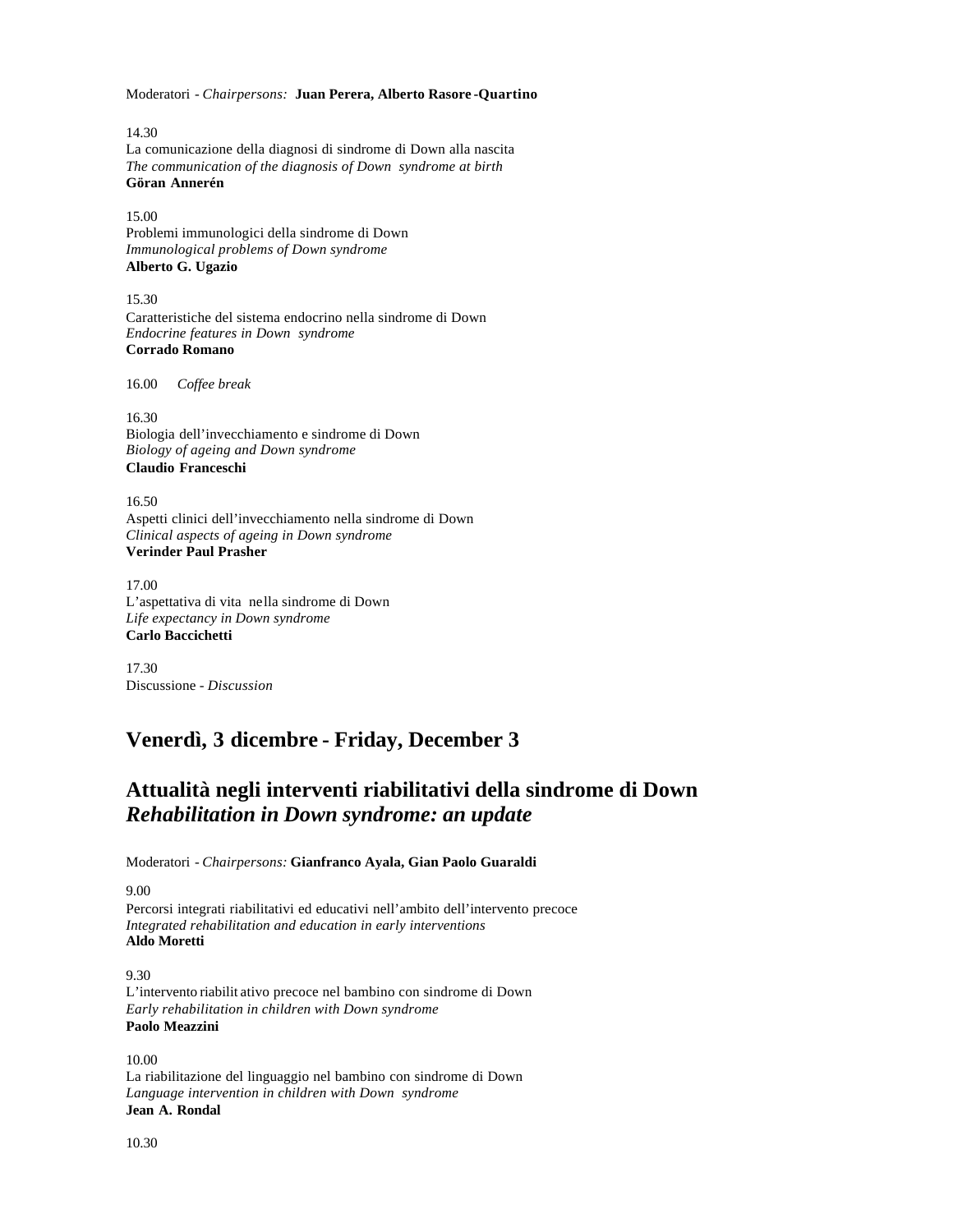La stimolazione delle attività cognitive nel bambino con sindrome di Down *Promoting recognitive development and educational achievements of children with Down syndrome* **Sue Buckley** 

11.00 *Coffee break*

11.30

Il trattamento intercettivo orofacciale precoce, un approccio multidisciplinare *Early oro-facial interceptive treatment: a multidisciplinary approach* **Stefano Garatti** 

11.50

Buone prassi riabilitative ed educative per l'integrazione ed il mantenimento al lavoro *Good practices in rehabilitation and education for finding and keeping a job* **Franca Felicioli**

12.10 Percorsi di educazione all'autonomia per le persone con sindrome di Down *Promoting the social autonomy of people with Down syndrome* **Anna Contardi**

12.30 Discussione - *Discussion*

## **III CONGRESSO MEDITERRANEO SENZA HANDICAP III MEDITERRANEAN CONGRESS WITHOUT HANDICAP**

14.30 Introduzione - *Introduction* **Giancarlo Pravettoni , Fouad Twal** 

# **Attualità psicosociali nel ritardo mentale** *Psycho-social aspects in mental retardation: an update*

*Moderatori- Chairpersons:* **Jean Rondal, Ciro Ruggerini**

15.00

Effetto dell'introduzione di linee guida sulla qualità dell'assistenza psichiatrica alle persone con ritardo mentale *Effect of guidelines on the quality of psychiatric care in patients with mental retardation* **Gian Paolo Guaraldi** 

15.30

Il coinvolgimento parentale nelle pratiche abilitative e riabilitative della sindrome di Down *Parental involvement in enabling practices and rehabilitation in Down syndrome* **Salvatore Soresi** 

16.00 Presupposti psicofisiologici dell'intervento riabilitativo *Psycho-physiological aspects of rehabilitation* **Giuseppe Chiarenza** 

16.30 Ordine di genitura e tetralogia dell'Io *Order of geniture and tetralogy of the ego* **Giancarlo Trentini** 

17.00

Approccio terapeutico integr ato in persone con ritardo mentale affette da disturbi del comportamento e disordini psichiatrici *Integrative treatment approach in persons with mental retardation suffering of behaviour problems and psychiatric disorders*